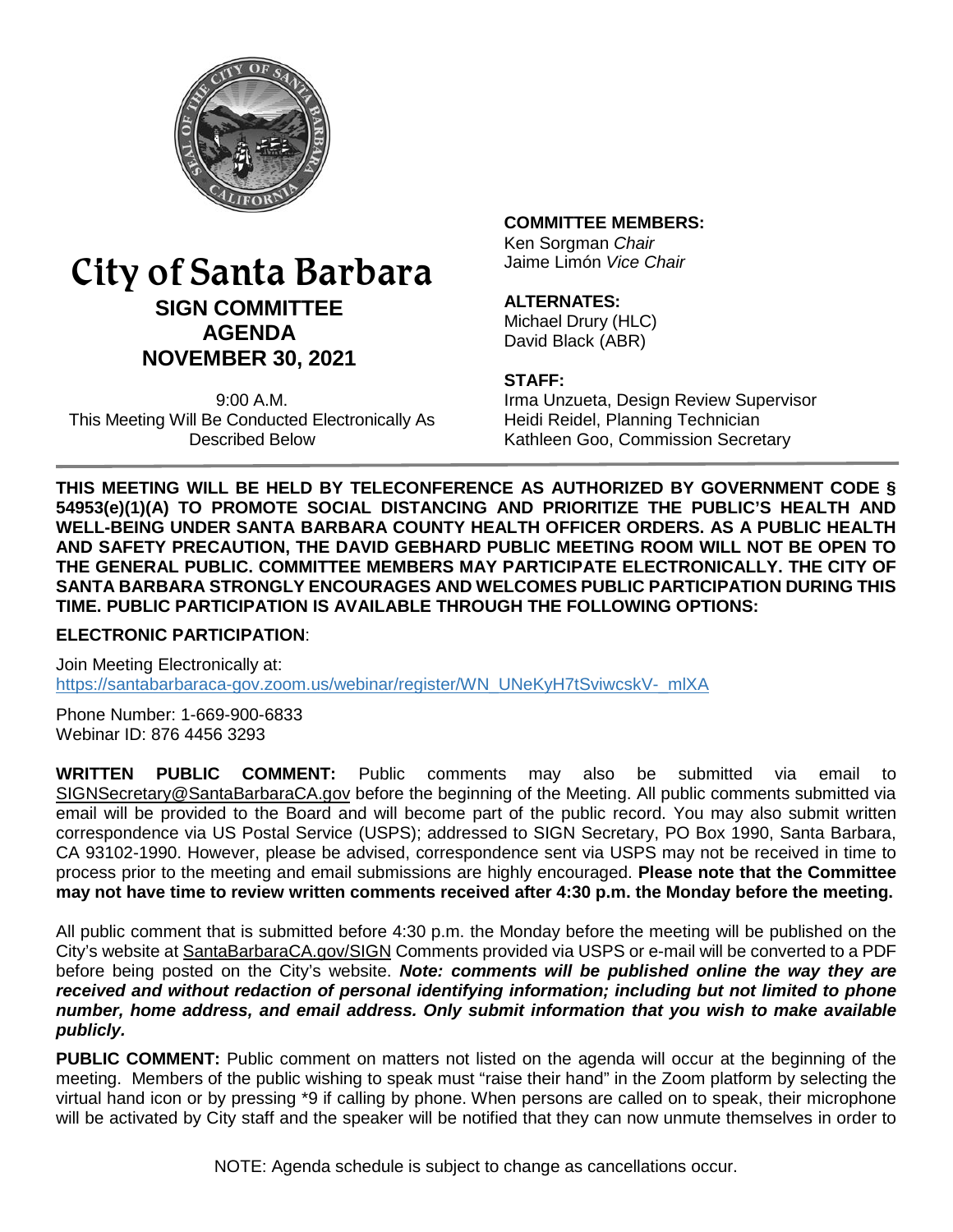begin speaking. To unmute select the 'mute/unmute' icon or press "Alt+A" on the keyboard; If using a phone press \*6 to unmute. Each speaker will be given a total of 2 minutes to address the Board. Pooling of time is not allowed during general public comment. The time allotted for general public comment at the beginning of the meeting is 30 minutes. The Committee, upon majority vote, may decline to hear a speaker on the grounds that the subject matter is beyond the Committee's subject matter jurisdiction.

**PUBLIC COMMENT ON AGENDIZED ITEMS:** Members of the public wishing to speak on a matter on the agenda must "raise their hand" in the Zoom platform by selecting the virtual hand icon during the presentation of that item or by pressing \*9 if calling by phone. When persons are called on to speak, their microphone will be activated by City staff and the speaker will be notified that they can now unmute themselves in order to begin speaking. To unmute select the 'mute/unmute' icon or press "Alt+A" on the keyboard; If using a phone press \*6 to unmute. Each speaker will be given a total of 2 minutes to address the Committee. Pooling of time is not permitted during meetings conducted electronically.

If you want to be listed as an interested party on an item, you have the following options available to submit a request: 1. Submit an e-mail request to [SIGNSecretary@SantaBarbaraCA.gov,](mailto:SIGNSecretary@SantaBarbaraCA.gov) 2. Call the SIGN Secretary at (805) 564-5470, ext. 4572, or 3. Submit a written request via US Postal Service (USPS); addressed to SIGN Secretary, PO Box 1990, Santa Barbara, CA 93102-1990. **You will need to provide your Name, Email Address, Mailing Address, and the project number (PLN) you want to be added to.**

**AGENDAS, MINUTES, REPORTS, & PUBLIC RECORD WRITINGS:** Documents relating to agenda items are available for review online at **SantaBarbaraCA.gov/SIGN**. If you have any questions about the posted<br>documents. contact Heidi Reidel. Planning Technician I. at (805) 564-5561 or email documents, contact Heidi Reidel, Planning Technician I, at (805) 564-5561 or email [HReidel@SantaBarbaraCA.gov.](mailto:HReidel@SantaBarbaraCA.gov) You may contact City Planning staff at (805) 564-5470 for general questions about the status of a case.

**PUBLIC HEARING PROCEDURE:** The following review steps explain the sequence that all projects must undergo during a public hearing: 1. Introduction by the Chair; 2. Staff Comments (optional); 3. Applicant Presentation; 4. Public Comment (if any); 5. Questions from the Committee/Commission; 6. Comments from the Committee/Commission; 7. Board/Commission Discussion; and 8. Board/Commission Action.

**AMERICANS WITH DISABILITIES ACT:** If you services or staff assistance to attend or participate in this meeting, contact the SIGN Secretary at (805) 564-5470, ext. 4572. If possible, notification at least 48 hours prior to the meeting will usually enable the City to make reasonable arrangements. Specialized services, such as sign language interpretation or documents in Braille, may require additional lead time to arrange.

**APPEALS:** Decisions of the Sign Committee may be referred or appealed to the Architectural Board of Review (ABR) or the Historic Landmarks Commission (HLC). Subsequent decisions of the ABR or HLC may be appealed to City Council. For further information and guidelines on how to appeal a decision to ABR or HLC, please contact Planning staff at (805) 564-5578 as soon as possible. **Appeals and associated fee must be submitted in writing,** *via email to [PlanningCounter@SantaBarbaraCA.gov](mailto:PlanningCounter@SantaBarbaraCA.gov) and by first class mail postage prepaid* **within 10 calendar days of the meeting that the SIGN took action or rendered a decision. Appeals and associated fee post marked after the 10th calendar day will not be accepted.** 

**NOTE TO INTERESTED PARTIES:** Only those persons who participate through public comment either orally or in writing on an item on this Agenda have standing to appeal the decision. Grounds for appeal are limited to those issues raised either orally or in written correspondence delivered to the review body at, or prior to, the public hearing.

**STATE POLITICAL REFORM ACT SOLE PROPRIETOR ADVISORY:** State law, in certain circumstances, allows an architect, engineer, or a person in a related profession who is a "sole practitioner" to make informational presentation of drawings or submissions of an architectural, engineering, or similar nature to the same Board on which he or she is seated, if the practitioner does not advocate for the project.

**LICENSING ADVISORY:** The Business and Professions Code of the State of California and the Municipal Code of the City of Santa Barbara restrict preparation of plans for certain project types to licensed professionals. See SIGN Guidelines 2.1.2A and 3.1.2C for specific information.